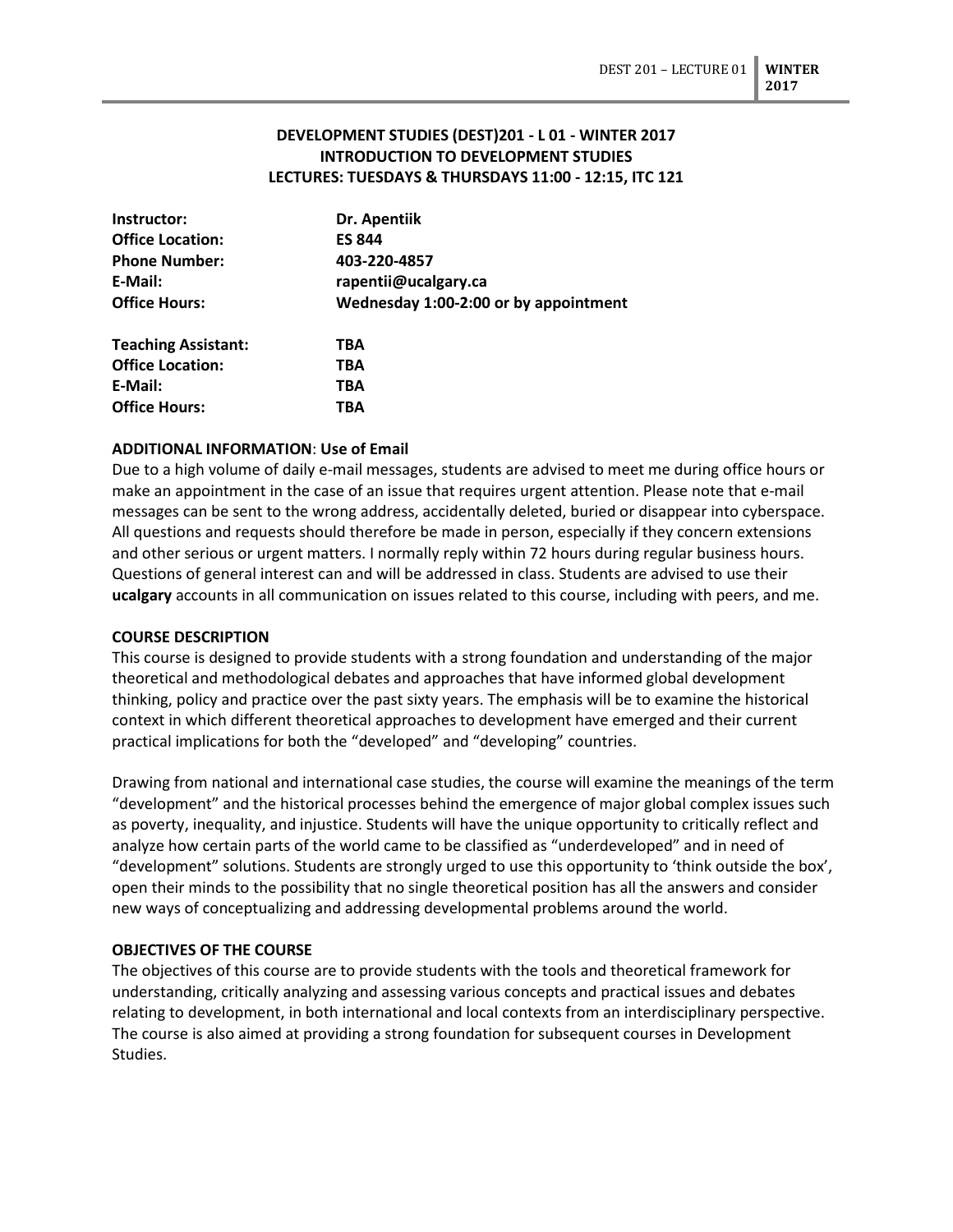### **TEXTBOOKS AND READINGS:**

Paul A. Haslam, Jessica Schafer and Pierre Beaudet (eds.) 2012. Introduction to International Development: Approaches, Actors and Issues. Oxford: Oxford University Press.

### **ADDITIONAL RECOMMENDED BOOKS**

- De Beer Swanepol (ed.) 2000. Introduction to Development Studies. Oxford: Oxford University Press.
- Allen T and Thomas A. (eds.) 2000. Poverty and Development into the 21st Century. Oxford: Oxford University Press.
- Vandana Desai and Robert Potter (eds.) 2002. The Companion to Development

### **USEFUL RESOURCES (JOURNALS, PERIODICALS, ANNUALS, DATA BASES & WEB SOURCES)**

- Canadian Journal of Development Studies
- Canadian Development Report
- Development Policy Review
- IDS Bulletin
- Development and Change
- Journal of Development in Practice
- Journal of Development Studies
- Canadian International Development Agency [http://www.acdi-cida.gc.ca](http://www.acdi-cida.gc.ca/)
- Human Development Reports: <http://hdr.undp.org/reports/global/2004>
- Humanitarian Practice Network <http://www.odihpn.org/>
- Journal of International Development • World Development
- Amnesty, *Human Rights Yearbook*
- UNDP, *Human Development Report*
- UNICEF, *State of the World's Children*
- World Bank, *World Development Report*

### IDS Sussex

#### [:http://www.ids.ac.uk/ids/info/index.html](http://www.ids.ac.uk/ids/info/index.html)

• World Bank [http://worldbank.org/deveforum/index.ht](http://worldbank.org/deveforum/index.html) [ml](http://worldbank.org/deveforum/index.html)

### **ASSIGNMENTS AND EVALUATION**

| Critical review paper | 20% | February 16                   |
|-----------------------|-----|-------------------------------|
| Mid-Term Exam         | 40% | Mar.9                         |
| Final Exam            | 40% | To be scheduled by Registrar. |

**Note: All assignments must be completed in order to pass the course. All written assignments (including, athough to a lesser extent, written exams) will be assesed at least partly on writing skills. Writng skills include not only surface correctiom (grammer, punctuation, sentence structure etc) but also general clarity**

### **CRITICAL REVIEW PAPER 20% (Due Feb. 16: to be collected in class)**

Length of paper: a maximum of **3 PAGES TYPED AND DOUBLED-SPACED in 12 PT FONT**, going over may reduce the assignment grade. Page margins should be 1 INCH (2.5 cm) wide, and all pages should be numbered. Double-sided assignments are encouraged to save paper, but are not mandatory. Please include the following on the title page: title of paper, course code, instructor's name, student ID, and date of submission. Please include a minimum of 3-4 properly cited and referenced scholarly peerreviewed references in addition to your textbook.

**The critical review assignment will be on chapter 21 of from the textbook, the 2017 edition: "Conflict and Development'.**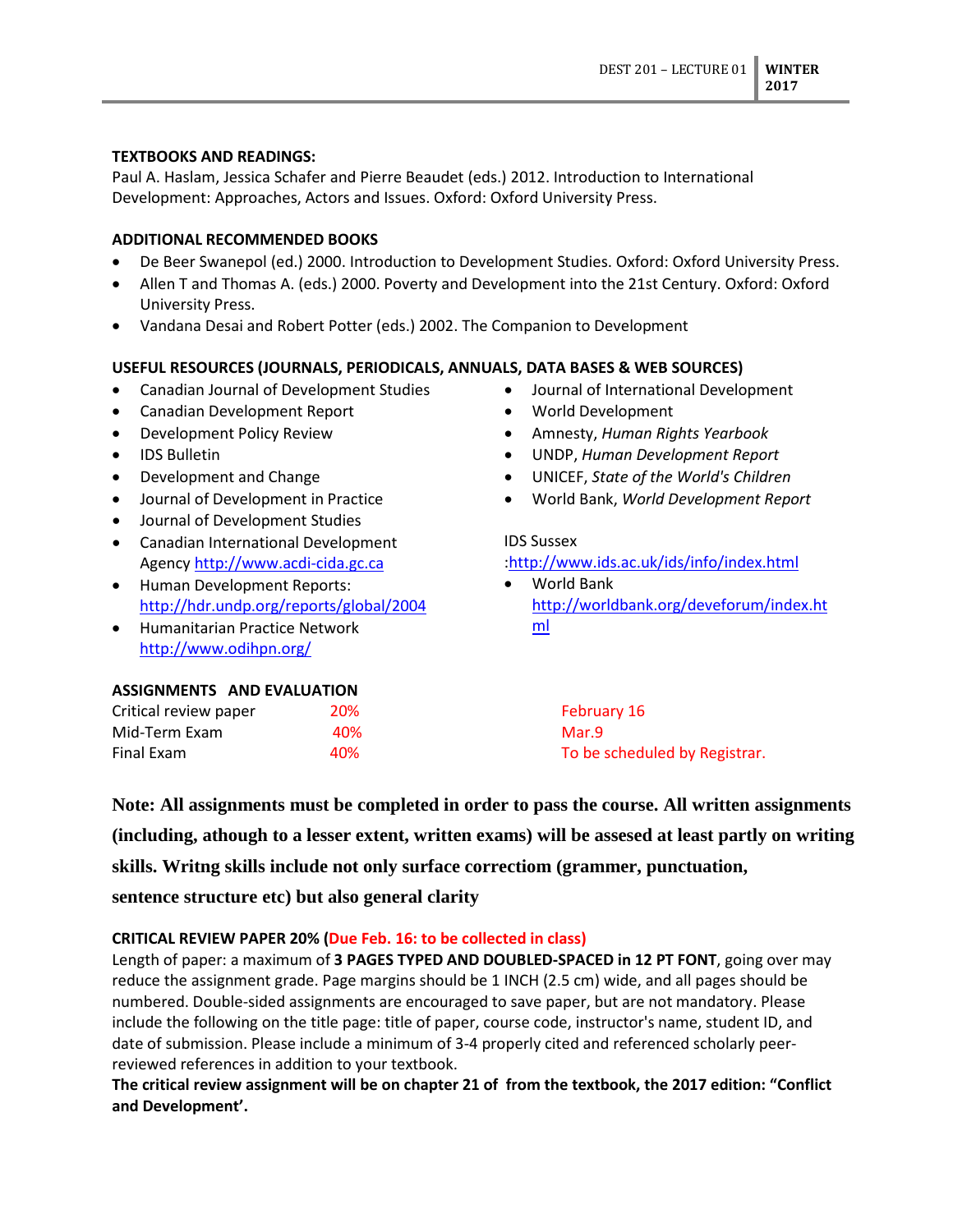It is the student's responsibility to keep a copy of each assignment submitted. Students should be prepared to provide a second copy of their assignment if requested. Students who cannot provide a second copy of their essays may risk receiving a zero grade for this portion of the course. Note: Please hand in your essays directly to your instructor. If it is not possible to do so, a daytime drop box is available in ES 620. A night drop box is also available for approved after-hours submission. Assignments will be removed the following morning, stamped with the previous day's date, and placed in the instructor's mailbox.

### **MIDTERM EXAM 40% (March 9. In-class exam)**

This is a closed-book exam designed to test your grasp of the material covered in lectures, tutorials and from course readings up to the date of the exam. This means that you will be expected to have read all the required readings on topics covered in the course up to the date of the exam. The best way to prepare for this exercise is to read and reflect on lectures, tutorials and course readings. Exams will also cover lectures by guest speakers, and information from videos/films shown in the class. Please note: no alternate dates for the exam will be provided unless the student has been legitimately excused.

### **REGISTRAR-SCHEDULED FINAL EXAMINATION (40%): YES**

Please note: If your class is held in the evening, the Registrar's Office will make every attempt to schedule the final exam during the evening. However, there is NO guarantee that the exam will NOT be scheduled during the day. The final examination is closed-book.

**Note**: All written assignments (including, although to a lesser extent, written exam responses) will be assessed at least partly on writing skills. Writing skills include not only surface correctness (grammar, punctuation, sentence structure, etc.) but also general clarity and organization.

# **POLICY FOR LATE ASSIGNMENTS**

Assignments submitted after the deadline may be penalized with the loss of a grade (e.g. A- to B+) for each day late. Extensions will only be granted under extraordinary circumstances. See *Request for Extension Form* on Blackboard. This form should be filled out and submitted to me two weeks before the due date for the submission of the assignment.

# **INTERNET AND ELECTRONIC COMMUNICATION DEVICE INFORMATION**

The use of cell phones is not allowed during lectures. Students may use computers in class, however, the instructor reserves the right to forbid students from using computers if their use is disruptive to the class. This may include chatting online, playing music or games etc. during class.

### **GRADING SYSTEM**

The following grading system is used in the Faculty of Arts. Where a grade on a particular assignment is expressed as a letter grade, it will normally be converted to a number using the midpoint of the scale. That is, A- would be converted to 87.5 for calculation purposes. An F will be converted to zero.

| <b>Grading Scale</b> |               |  |
|----------------------|---------------|--|
| A+                   | $94.9 - 100$  |  |
| А                    | $89.9 - 94.8$ |  |
| А-                   | $84.9 - 89.8$ |  |
| R+                   | $79.9 - 84.8$ |  |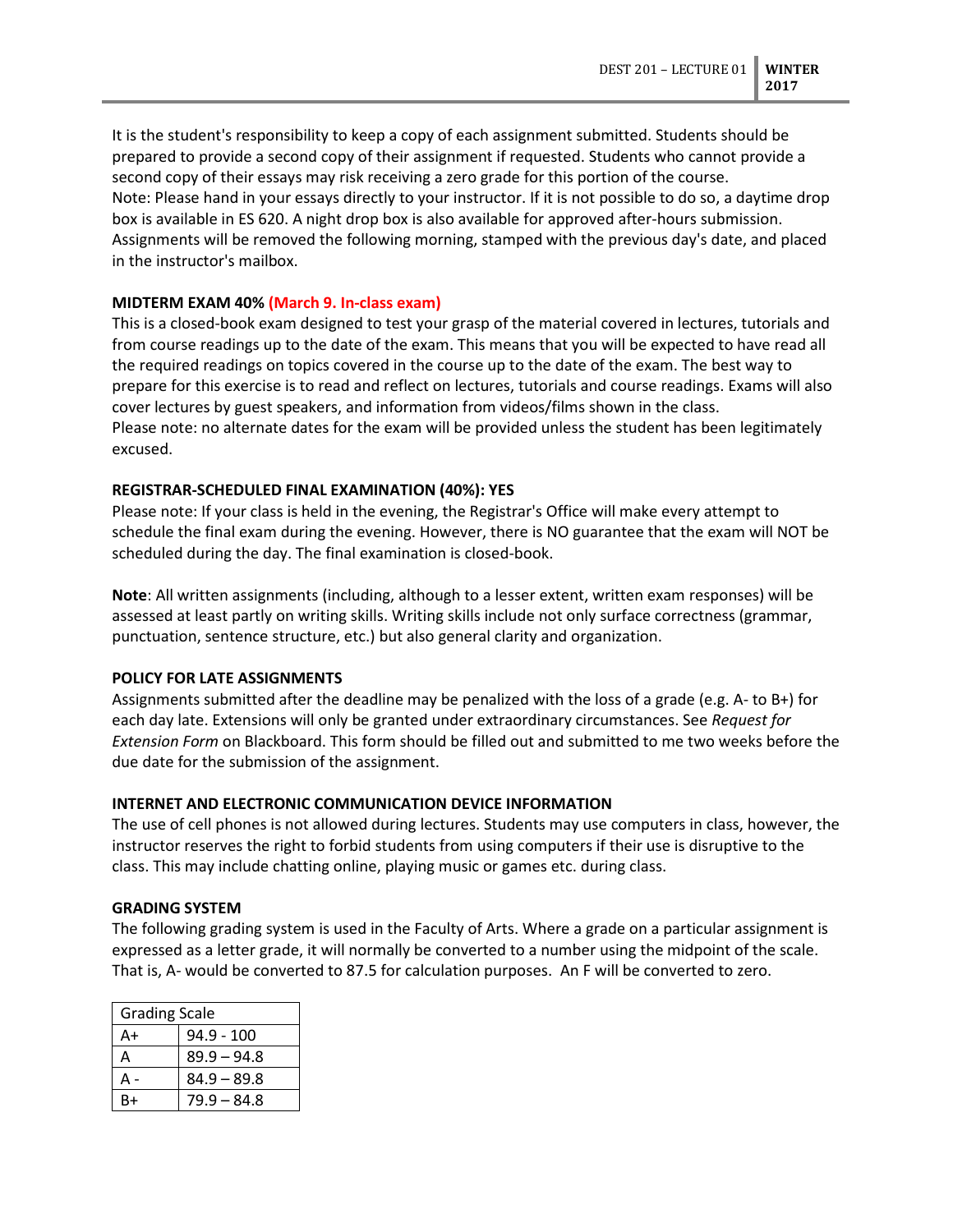| B     | $74.9 - 79.8$  |
|-------|----------------|
| $B -$ | $70.9 - 74.8$  |
| C+    | $66.9 - 70.8$  |
| C     | $62.9 - 66.8$  |
| $C-$  | $58.9 - 62.8$  |
| D+    | $54.9 - 58.8$  |
| D     | $49.9 - 54.8$  |
| F     | 49.8 and below |

# **ACADEMIC ACCOMMODATIONS**

### http://www.ucalgary.ca/access/accommodations/policy

Students needing an Accommodation because of a Disability or medical condition should communicate this need to Student Accessibility Services in accordance with the Procedure for Accommodations for Students with Disabilities

Students needing an Accommodation based on a Protected Ground other than Disability, should communicate this need, preferably in writing, to "(Instructor) (Associate Dean) (Department Head) (other designated person)"

### **ACADEMIC INTEGRITY**

Academic integrity is essential to the pursuit of learning and scholarship in a university, and to ensuring that a degree from the University of Calgary is a strong signal of each student's individual academic achievements. As a result, the University treats cases of cheating and plagiarism very seriously. For detailed information on what constitutes academic misconduct, please refer to the following link: http://www.ucalgary.ca/pubs/calendar/current/k-2-1.html

All suspected cases of academic dishonesty will be investigated following procedures outlined in the University Calendar. If you have questions or concerns about what constitutes appropriate academic behavior or appropriate research and citation methods, you are expected to seek out additional information on academic integrity from your instructor or from other institutional resources.

### **TEACHING EVALUATIONS / USRIS (Universal Student Ratings of Instruction)**

At the University of Calgary, feedback provided by students through the Universal Student Ratings of Instruction (USRI) survey provides valuable information to help with evaluating instruction, enhancing learning and teaching, and selecting courses. Your responses make a difference, please participate! Website: http://www.ucalgary.ca/usri/

Writing Across the Curriculum: Writing skills are not exclusive to English courses and, in fact, should cross all disciplines. The University supports the belief that throughout their University careers, students should be taught how to write well so that when they graduate their writing abilities will be far above the minimal standards required at entrance. Consistent with this belief, students are expected to do a substantial amount of writing in their University courses and, where appropriate, instructors can and may use writing and the grading thereof as a factor in the evaluation of student work. The services provided by the Writing Centre in the Effective Writing Office can be utilized by all undergraduate and graduate students who feel they require further assistance.

**Emergency Evacuation Assembly Points:** In the event of an emergency that requires evacuation, please refer to the following link to become familiar with the assembly points for the class: http://www.ucalgary.ca/emergencyplan/assemblypoints